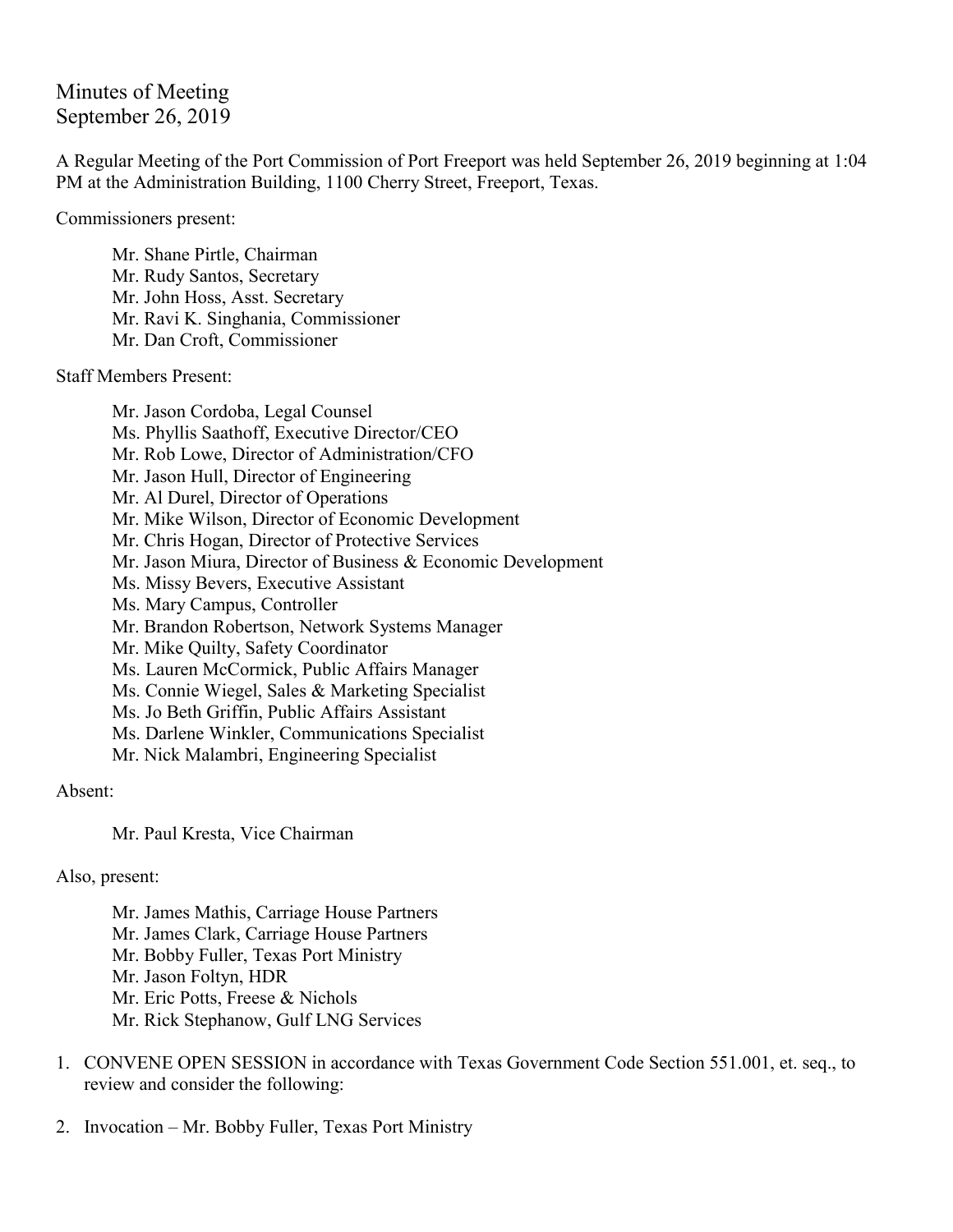- 3. Pledge of Allegiance U.S. Flag  $&$  Texas Flag
- 4. Roll Call Commissioner Pirtle noted that Commissioner Kresta was absent. All other Commissioners were present.
- 5. Safety Briefing Mr. Mike Quilty, Safety Coordinator
- 6. Approval of minutes from the August 29, 2019 Special Meeting and the September 12, 2019 Regular Meeting.

A motion was made by Commissioner Hoss to approve the minutes with an adjustment to Item 21 on the September 12 minutes to reflect that Ms. Saathoff was approved as a delegate and Commissioner Pirtle as an alternate. The motion was seconded by Commissioner Santos with all Commissioners present voting in favor of the motion.

7. Receive update from Carriage House Partners, LLC regarding legislative affairs.

Mr. James Mathis and Mr. James Clark with Carriage House Partners (CHP) gave a brief overview and highlighted topics from the last legislative session which included Speaker Bonnen, Lt. Governor Patrick and Governor Abbott introducing a set of goals to address during the session that included school finance and property tax reform/relief. They were successful in passing these bills during session. Mr. Mathis noted there were 7324 bills filed with 1429 passed this session but nothing that directly impacted Port Freeport. Port related bills filed included two associated with the Port of Houston, one that separates the Pilot Board from the Port Commission and the other mandates two-way traffic. Another port related bill of interests discusses the Open Meetings Act and what defines a "walking quorum".

- 8. Reports from Executive Staff:
	- A. Receive report from Executive Director/CEO on activities and matters related to administrative affairs. Port tenant updates, USCOE, rail matters and meetings, AAPA Committees, leases, contracts, upcoming Port and civic events and other related administrative affairs.

Ms. Saathoff reported that staff has been focusing on channel project funding with recent meetings with the Corps in Galveston and Dallas. Staff will travel to Washington, DC next week to continue efforts at the federal level. Ms. Saathoff also stated that David Miller and Associates' update to the Port's BCR is very positive and will enhance the conversations in WDC. Final numbers are forthcoming. Ms. McCormick reported on the Port Freeport Golf Tournament which has raised a total of \$82,225 in committed sponsorships. She also recognized Darlene Winkler and Jo Beth Griffin and thanked them for their efforts for the tournament. The tournament moved to a two-flight format and has a total of 56 teams committed for the day. The tournament will be held October 21 at The Wilderness and will benefit Texas Port Ministry.

B. Receive report from Director of Administration/CFO on monthly activity and matters related to financial results, investments, insurance, leases, real property matters and other related administrative affairs.

Mr. Lowe gave a brief financial presentation and update to the Commission.

C. Receive report from Director of Engineering on activities and matters related to Freeport Harbor Federal Channel, capital projects, Hydrographic Report and other related facility engineering matters.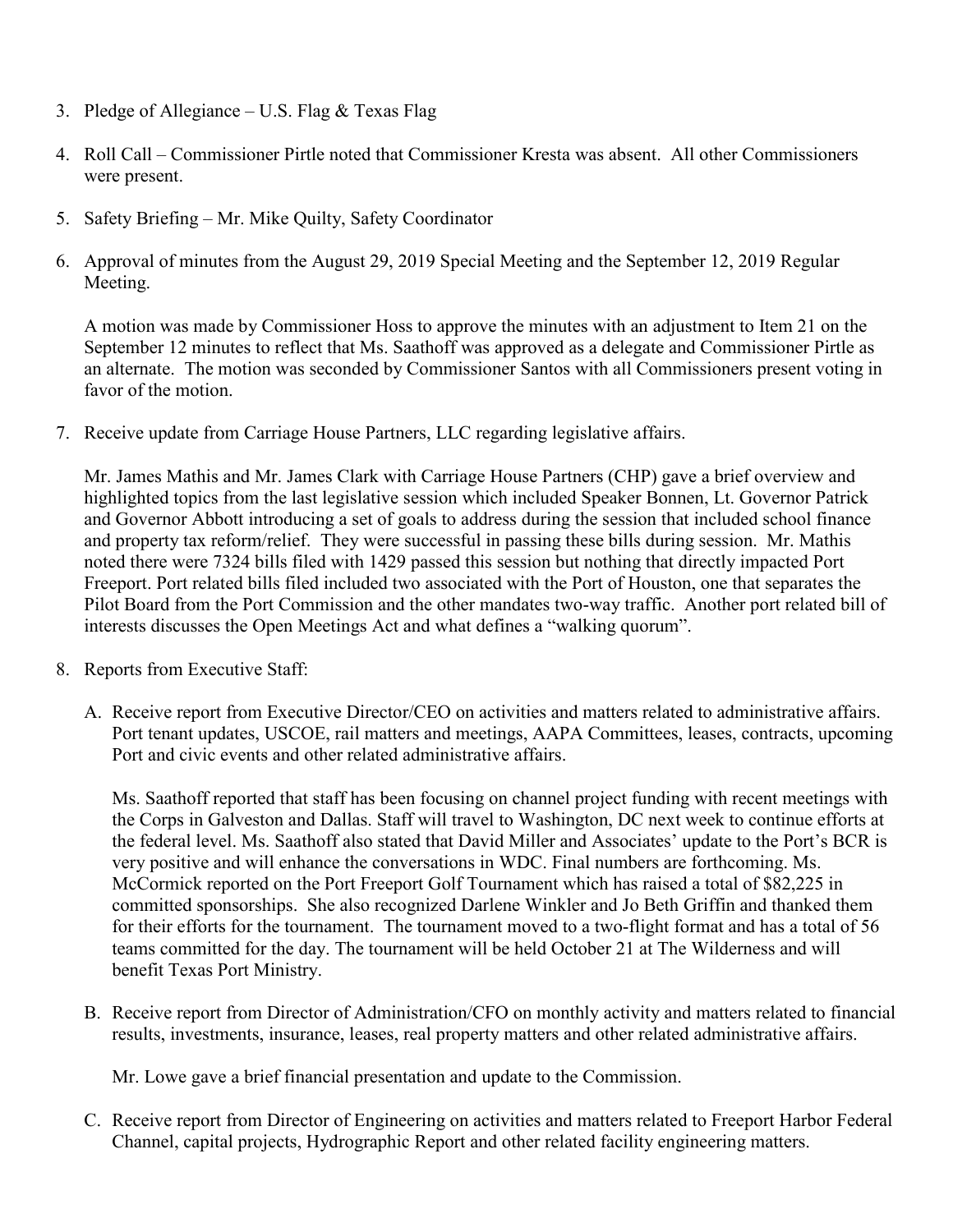Mr. Hull shared a picture of the current asphalt repairs in the Dole Yard. He also reported the Corps is signing the Maintenance Dredging contract with Manson as the contractor for the project which is a multi-year SATOC contract. This project is scheduled to begin at the end of October with completion in December. Ms. Saathoff commented that the 5-acre development near Velasco Terminal is progressing and looks good. Mr. Hull stated the project is on schedule.

D. Receive report from Director of Operations on activities and matters related to operations, vessel activity, tonnage and other related port operation matters.

Mr. Durel reported that vessel activity is on schedule to meet budget. He reported on the recent weather event with the storm in the Gulf stating staff treated it like a significant weather event with Mr. Hogan participating on conference calls with the local authorities and national weather. Mr. Hogan is organizing an active shooter training session for staff to be held in October. Mr. Quilty has met with ILA and stevedores to discuss safety issues. A staff safety meeting will be held September 27 on distractive driving. The next tenant safety meeting will be held in November. Mr. Durel also shared photos of the modifications made to the rescue container. Ms. Saathoff praised the innovative work of the Operations staff.

E. Receive report from Director of Business & Economic Development on activities and matters related to industry meetings, sales reports, advertising, web activity, Foreign-Trade Zone, Rail District and other ocean transportation related matters.

Mr. Miura reported that Business Development recently received notification of being awarded a portion of the Wink-Webster 36" pipeline project that will connect Wink to Baytown. Additionally, the Port has been awarded project cargo going into Phillips 66 in Sweeny. He also reminded staff the Breakbulk Conference will be held October 8-10 with the Customer Appreciation event held the evening of October 9.

- 9. Receive report from Commissioners on matters related to:
	- A. September 12 & 26 Finance Advisory Committee Commissioner Singhania stated the committee discussed FLNG insurance request September 12 while today's item included a recommendation regarding the Port's broker of record for business insurance.
	- B. September 12 Strategic Planning Advisory Committee Commissioner Santos stated that he cancelled the committee meeting. The item is on the agenda for approval and discussion will be held at that time.
	- C. Meetings and conferences attended, Port presentations, Rail District and other related Port Commission matters.

Commissioner Santos reported attending the J.A. Business Hall of Fame dinner September 19 and noted the Alliance Transportation Summit was cancelled due to weather.

Commissioner Hoss reported attending the meetings in Dallas with the Corps Southwest Division.

Commissioner Singhania also reported attending the J.A. Business Hall of Fame dinner as well as the Brazoria Chamber Banquet, College Reception and Thunder on The Brazos. He also noted the Rail District meeting was also cancelled due to weather.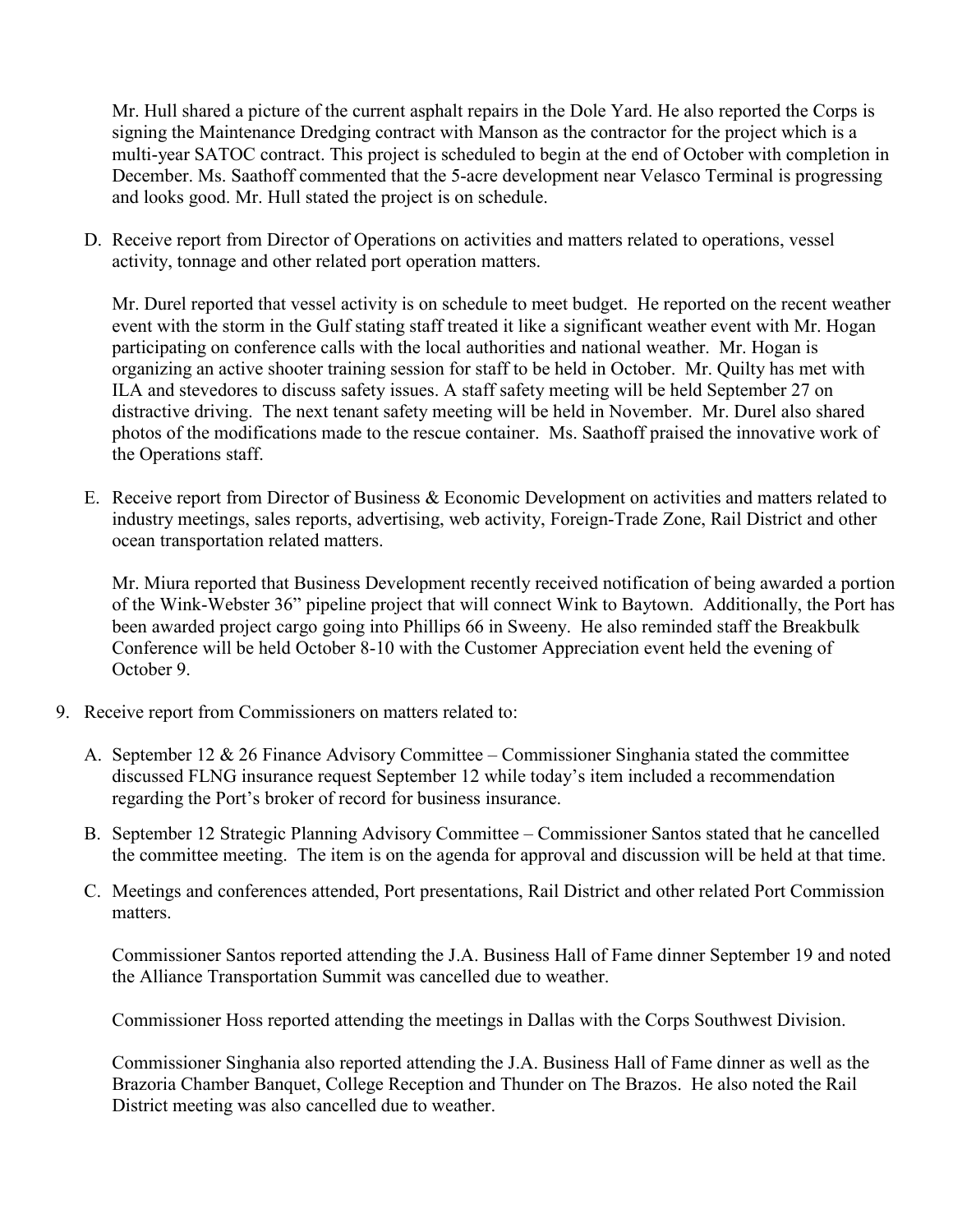Commissioner Pirtle also noted attending the National Waterways Conference, Brazoria Chamber Banquet and Corps Meetings.

- 10. Public Comment There were no public comments.
- 11. Approval of financial reports presented for the period ending August 31, 2019.

A motion was made by Commissioner Singhania to approve the reports as presented by staff. The motion was seconded by Commissioner Croft with all Commissioners present voting in favor of the motion.

12. Approval of a Professional Services Agreement with Freese and Nichols for a safety assurance review of the Levee Stabilization Wall project, for an amount not to exceed \$60,800.00.

Mr. Hull stated this PSA is for a safety assurance review on the levee stabilization wall that HDR is designing. The Corps has advised the fasted way to get this work accomplished is for the Port to contract the work. It is staff's recommendation that Freese & Nichols perform the safety assurance review for the levee stabilization project for an amount not to exceed \$60,800.

A motion was made by Commissioner Hoss to approve the agreement. The motion was seconded by Commissioner Santos with all Commissioners present voting in favor of the motion.

- 13. EXECUTIVE SESSION in accordance with Subchapter D of the Open Meetings Act, Texas Government Code Section 551.001, et. seq., to review and consider the following:
	- A. Under authority of Section 551.071 (Consultation with Attorney) for discussion regarding:
		- 1. Consultation with attorney to discuss potential litigation.
		- 2. Consultation with attorney to discuss potential litigation.
		- 3. Consultation with attorney and discussion regarding legal matters arising out of Texas Transportation Code, Title 4 Navigation, Subtitle A Waterways and Ports, Chapter 52 Texas Deepwater Port Procedures Act.
	- B. Under authority of Section 551.072 (Deliberation of Real Property Matters) for discussion regarding:
		- 1. The potential exchange, lease, or value of real property located at Port Freeport, including but not limited to Parcels 7, 8, 10, 26 and 37.
		- 2. Discussion regarding the potential exchange, lease or value of real property located in Freeport, Texas, including but not limited to the area known as the East End of Freeport and bordered by the following streets: FM 1495; East 2<sup>nd</sup> Street; Terminal Street and East 8<sup>th</sup> Street in Freeport, Texas.
		- 3. The potential purchase, exchange, lease or value of real property located at Port Freeport, including but not limited to the real property located at and contiguous to Berths 1, 2, 5 and 7.
		- 4. The potential exchange, lease, or value or real property located at Port Freeport, including but not limited to Parcel 14.
		- 5. The potential exchange, lease, or value of real property located at Port Freeport, including but not limited to Parcels 4, 5, 6, 9, 19, 27, 31, 34, 35 and 38.

14. RECONVENE OPEN SESSION: